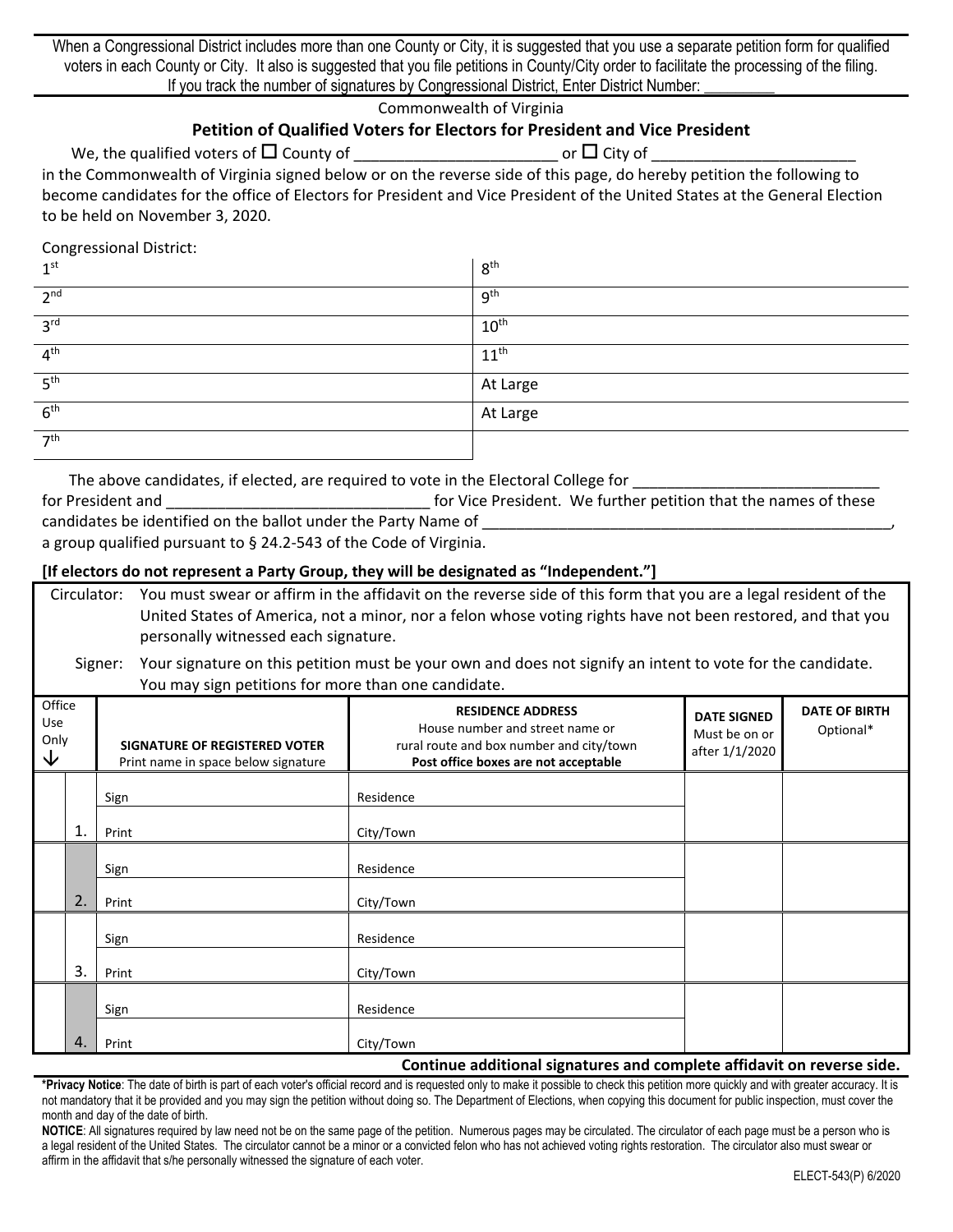Circulator: You must swear or affirm in the affidavit below that you are a legal resident of the United States of America, not a minor, nor a felon whose voting rights have not been restored and that you personally witnessed each signature.

Signer: Your signature on this petition must be your own and does not signify an intent to vote for the candidate. You may sign petitions for more than one candidate.

| Office<br>Use Only<br>↓ |    | <u>-</u><br>SIGNATURE OF REGISTERED VOTER<br>Print name in space below signature | <b>RESIDENCE ADDRESS</b><br>House number and street name or<br>rural route and box number and city/town<br>Post office boxes are not acceptable | <b>DATE SIGNED</b><br>Must be on or<br>after 1/1/2020 | <b>DATE OF BIRTH</b><br>Optional* |
|-------------------------|----|----------------------------------------------------------------------------------|-------------------------------------------------------------------------------------------------------------------------------------------------|-------------------------------------------------------|-----------------------------------|
|                         |    | Sign                                                                             | Residence                                                                                                                                       |                                                       |                                   |
|                         | 5. | Print                                                                            | City/Town                                                                                                                                       |                                                       |                                   |
|                         |    | Sign                                                                             | Residence                                                                                                                                       |                                                       |                                   |
|                         | 6. | Print                                                                            | City/Town                                                                                                                                       |                                                       |                                   |
|                         |    | Sign                                                                             | Residence                                                                                                                                       |                                                       |                                   |
|                         | 7. | Print                                                                            | City/Town                                                                                                                                       |                                                       |                                   |
|                         |    | Sign                                                                             | Residence                                                                                                                                       |                                                       |                                   |
|                         | 8. | Print                                                                            | City/Town                                                                                                                                       |                                                       |                                   |
|                         |    | Sign                                                                             | Residence                                                                                                                                       |                                                       |                                   |
|                         | 9. | Print                                                                            | City/Town                                                                                                                                       |                                                       |                                   |

| Commonwealth of Virginia                                                                                                                                                                                                   | - AFFIDAVIT –                           |                                                                                                                                                                                                                                 |                                         |  |  |
|----------------------------------------------------------------------------------------------------------------------------------------------------------------------------------------------------------------------------|-----------------------------------------|---------------------------------------------------------------------------------------------------------------------------------------------------------------------------------------------------------------------------------|-----------------------------------------|--|--|
|                                                                                                                                                                                                                            |                                         | , swear or affirm (i) my full residential                                                                                                                                                                                       | Circulator's Driver's<br>License Number |  |  |
| address is                                                                                                                                                                                                                 |                                         |                                                                                                                                                                                                                                 |                                         |  |  |
| (ii) I am a legal resident of the United States of America in the state/commonwealth of<br>; (iii) I am not a minor nor a felon whose                                                                                      |                                         |                                                                                                                                                                                                                                 |                                         |  |  |
| voting rights have not been restored, and (iv) I personally witnessed the signature of each person who<br>signed this page or its reverse side. I understand that falsely signing this affidavit is a felony punishable by | License was Issued                      |                                                                                                                                                                                                                                 |                                         |  |  |
| a maximum fine up to \$2,500 and/or imprisonment up to ten years.                                                                                                                                                          | Last 4 Digits of<br>Circulator's Social |                                                                                                                                                                                                                                 |                                         |  |  |
| PLACE PHOTOGRAPHICALLY REPRODUCIBLE                                                                                                                                                                                        |                                         |                                                                                                                                                                                                                                 | <b>Security Number</b>                  |  |  |
| NOTARY SEAL/STAMP BELOW                                                                                                                                                                                                    |                                         | Signature of Person Circulating the Petition                                                                                                                                                                                    |                                         |  |  |
|                                                                                                                                                                                                                            |                                         | State of _____________________________County/City of ___________________________                                                                                                                                                |                                         |  |  |
|                                                                                                                                                                                                                            |                                         | The foregoing instrument was subscribed and sworn before me this                                                                                                                                                                |                                         |  |  |
|                                                                                                                                                                                                                            |                                         | $\log$ day of the contract of the contract of the contract of the contract of the contract of the contract of the contract of the contract of the contract of the contract of the contract of the contract of the contract of t |                                         |  |  |
|                                                                                                                                                                                                                            |                                         |                                                                                                                                                                                                                                 |                                         |  |  |
|                                                                                                                                                                                                                            |                                         | Print Name of Person Circulating the Petition                                                                                                                                                                                   |                                         |  |  |

Signature of Notary **Notary Registration Number\*\*** Date Notary Commission Expires\*\*

**\*Privacy Notice**: The date of birth is part of each voter's official record and is requested only to make it possible to check this petition more quickly and with greater accuracy. It is not mandatory that it be provided and you may sign the petition without doing so. The Department of Elections, when copying this document for public inspection, must cover the month and day of the date of birth.

**\*Fraud Notice**: Any willfully false material statement or entry made on this form by any person shall constitute the crime of election fraud and be punishable as a Class 5 felony. \*\* If not included in seal/stamp